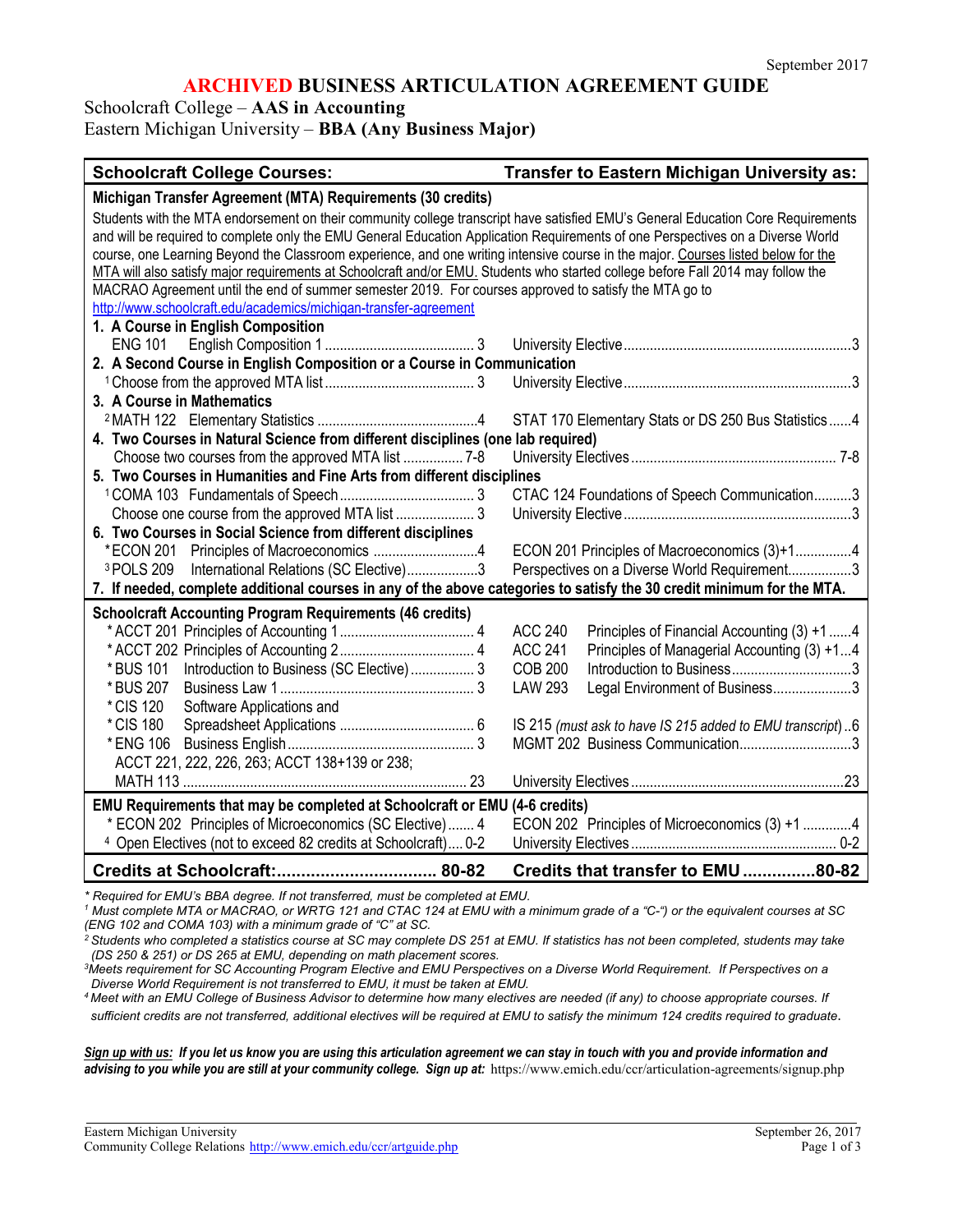# **ARCHIVED BUSINESS ARTICULATION AGREEMENT GUIDE**

Schoolcraft College – **AAS in Accounting**

Eastern Michigan University – **BBA (Any Business Major)**

| Students following this agreement have the option of<br>Major Requirements (42-51 credits)<br>selecting any of the following disciplines to complete the<br><b>Business Core (18 credits)</b><br><sup>1</sup> DS 251 Business Stats for Decision Making or (DS 265) 3<br>MGMT 386 Organizational Behavior and Theory 3<br>http://www.emich.edu/cob/students/advisors/undergraduate.php<br>OM 374 Introduction to Operations Mgmt  3<br><b>Discipline Requirements (24-33 credits)</b><br>DS 251 or 265 must be completed in the first semester at EMU.<br>Students may choose any of the following areas to complete<br>discipline requirements:<br>Accounting, accounting information systems, computer<br>information systems, economics, entrepreneurship, general<br>business, marketing, management, finance, or supply chain<br>management. See the undergraduate catalog for discipline<br><b>Winter Semester</b><br>requirements http://catalog.emich.edu/<br><b>FIN 350</b><br>Note: Each student must complete a writing intensive course<br>as part of the major. Consult your advisor for course options.<br><b>LBC Requirement</b><br>$(0-3 \text{ credits})$<br>One Learning Beyond the Classroom (LBC) course or<br>noncredit experience must be completed at EMU. Consult<br>College of Business advisor for options.<br><b>Fall Semester</b> | <b>Completion of EMU's BBA Program</b> | Sample Sequence for completing the program                                                                                                                                                                                                                                                              |
|---------------------------------------------------------------------------------------------------------------------------------------------------------------------------------------------------------------------------------------------------------------------------------------------------------------------------------------------------------------------------------------------------------------------------------------------------------------------------------------------------------------------------------------------------------------------------------------------------------------------------------------------------------------------------------------------------------------------------------------------------------------------------------------------------------------------------------------------------------------------------------------------------------------------------------------------------------------------------------------------------------------------------------------------------------------------------------------------------------------------------------------------------------------------------------------------------------------------------------------------------------------------------------------------------------------------------------------------------------------|----------------------------------------|---------------------------------------------------------------------------------------------------------------------------------------------------------------------------------------------------------------------------------------------------------------------------------------------------------|
|                                                                                                                                                                                                                                                                                                                                                                                                                                                                                                                                                                                                                                                                                                                                                                                                                                                                                                                                                                                                                                                                                                                                                                                                                                                                                                                                                               |                                        | BBA: accounting, accounting information systems, computer<br>information systems, economics, entrepreneurship, general<br>business, marketing, management, finance, or supply chain<br>management. The recommended course sequence for each<br>discipline can be obtained from the COB Advising Center. |
|                                                                                                                                                                                                                                                                                                                                                                                                                                                                                                                                                                                                                                                                                                                                                                                                                                                                                                                                                                                                                                                                                                                                                                                                                                                                                                                                                               |                                        |                                                                                                                                                                                                                                                                                                         |
| Note: Each business major includes a writing intensive course at<br>the 300 to 400 level which must be completed for graduation.<br>See College of Business Advisor to assure that the writing<br>intensive requirement is satisfied.                                                                                                                                                                                                                                                                                                                                                                                                                                                                                                                                                                                                                                                                                                                                                                                                                                                                                                                                                                                                                                                                                                                         | *Minimum Credits to Graduate: 124      | $(15 \text{ credits})$<br>Summer Semester (15 credits)<br>MGMT 490 F, W, S, online, Concurr Prereq: OM 374 3<br>OM 374 F, W, S, online Prereq: DS 251 or 2653<br>(0-9 credits)                                                                                                                          |

*<sup>1</sup> Required Business foundation course. Must be completed before formal admission to the BBA program. Students who completed a statistics course at Schoolcraft may complete DS 251 at EMU. If statistics has not been transferred, students may take (STAT 170 or DS 250) and DS 251 or DS 265, depending on math placement scores. See page 3 for admission requirements.*

*\* The minimum credits required to graduate is 124 but the total will vary depending on the business discipline completed at EMU and the program completed at Schoolcraft. If enough credits are not transferred, additional credits will need to be completed at EMU to satisfy the minimum required for graduation.*

*Note: Choosing electives wisely will increase your employment opportunities in a competitive job market. The College of Business Advisor*  will assist you in choosing a minor, or selecting courses in an area such as: world languages, manufacturing, apparel merchandising, *health administration, hotel and restaurant management, political science/public administration, construction management, graphic communication, writing, internships or cooperative education.*